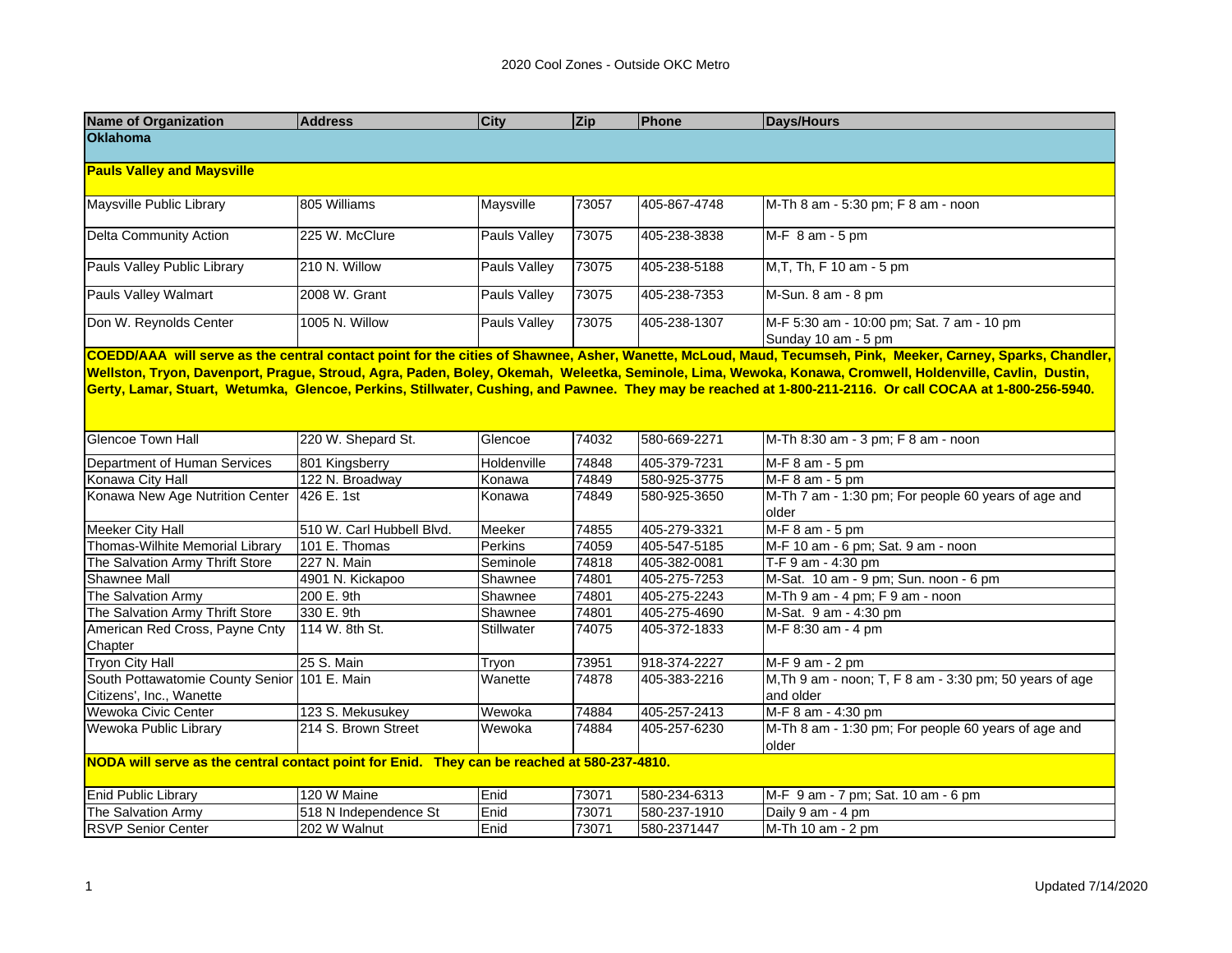| OEDA will serve as the central contact point for Alva, Woodward, and Arnett. They can be reached at 580-625-4531.                                                                                                                                                     |                      |                |       |              |                                                                                      |  |  |  |
|-----------------------------------------------------------------------------------------------------------------------------------------------------------------------------------------------------------------------------------------------------------------------|----------------------|----------------|-------|--------------|--------------------------------------------------------------------------------------|--|--|--|
| Alva Public Library                                                                                                                                                                                                                                                   | 504 7th              | Alva           | 73717 | 580-327-1833 | M 10 am - 9 pm; T- Sat. 10 am - 5:30 pm                                              |  |  |  |
| Alva Senior Center                                                                                                                                                                                                                                                    | 625 Barnes           | Alva           | 73717 | 580-327-1822 | M-F 9 am - 3 pm                                                                      |  |  |  |
| Panhandle Nutrition Site                                                                                                                                                                                                                                              | 625 Barnes           | Alva           | 73717 | 580-327-1822 | $MF$ 9 am - 3 pm                                                                     |  |  |  |
| <b>Arnett Senior Center</b>                                                                                                                                                                                                                                           | 115 S. Jefferson     | Arnett         | 73832 | 580-885-7345 | M-F 9 am - 4:30 pm                                                                   |  |  |  |
| American Red Cross Office                                                                                                                                                                                                                                             | 1209 9th Street      | Woodward       | 73801 | 580-256-3828 | M-F 9 am to 5 pm                                                                     |  |  |  |
| <b>Woodward Senior Center</b>                                                                                                                                                                                                                                         | 1420 Downs           | Woodward       | 73801 | 580-254-8566 | M-F 8:30 am - 4:30 pm                                                                |  |  |  |
| The Tulsa Area Agency on Aging is the central contact number for Tulsa, Creek and Osage Counties. They may be contacted at 1-800-211-2116 or 918-596-7688.                                                                                                            |                      |                |       |              |                                                                                      |  |  |  |
| Autumn Park Senior Center                                                                                                                                                                                                                                             | 8401 E. 134th        | <b>Bixby</b>   | 74008 | 918-369-4160 | M-F 10 am - 2 pm                                                                     |  |  |  |
| <b>Bixby Public Library</b>                                                                                                                                                                                                                                           | 20 E. Breckenridge   | <b>Bixby</b>   | 74008 | 918-366-3397 | M-Th noon - 8 pm; F noon - 5 pm; Sat. 10 am - 5 pm                                   |  |  |  |
| <b>Bristow Public Library</b>                                                                                                                                                                                                                                         | 10th and Main Street | <b>Bristow</b> | 74010 | 918-367-6562 | M, W 9 am - 6 pm; T 9 am - 7 pm; Th 9 am - 3 pm; Sat. 9                              |  |  |  |
|                                                                                                                                                                                                                                                                       |                      |                |       |              | am - 1 pm (maximum occupancy 6)                                                      |  |  |  |
| <b>Bristow Senior Center</b>                                                                                                                                                                                                                                          | 131 E. 9th           | <b>Bristow</b> | 74010 | 918-367-3989 | M-F 9 am - 3 pm                                                                      |  |  |  |
| Drumright Public Library                                                                                                                                                                                                                                              | 104 E Broadway       | Drumright      | 74030 | 918-352-2228 | M 11 am - 8 pm; T, W, F 11 am - 4 pm; Th 2 - 8 pm; Sat.                              |  |  |  |
|                                                                                                                                                                                                                                                                       |                      |                |       |              | 10 am - 1 pm (maximum occupancy 10)                                                  |  |  |  |
| <b>Glenpool Public Library</b>                                                                                                                                                                                                                                        | 730 E. 141st Street  | Glenpool       | 74033 | 918-746-5190 | M-Th noon - 8 pm; F noon - 5 pm; Sat. 10 am - 5 pm                                   |  |  |  |
| Sapulpa Community Resource                                                                                                                                                                                                                                            | 19 N. Main           | Sapulpa        | 74066 | 918-224-0216 | M-F 8 am - 5 pm (Referral Agency)                                                    |  |  |  |
| Center Referral Agency                                                                                                                                                                                                                                                |                      |                |       |              |                                                                                      |  |  |  |
| Sapulpa Public Library                                                                                                                                                                                                                                                | 27 W. Dewey          | Sapulpa        | 74066 | 918-224-0216 | M-Th 9 am - 7 pm; F 9 am - 5 pm; Sat. 10 am - 2 pm (90<br>minute time limit)         |  |  |  |
| The Salvation Army                                                                                                                                                                                                                                                    | 1701 S. Hickory      | Sapulpa        | 74066 | 918-224-4415 | M-F 6 am - noon & 1 - 6 pm                                                           |  |  |  |
| EODD will serve as the central contact point for the Muskogee and Eufaula areas. They can be reached at 918-682-7891.<br><b>Checotah Public Library</b><br>626 W. Gentry<br>74426<br>918-473-6715<br>Checotah<br>M-F 8 am - 6 pm; Sat. 9 am - 1 pm (maximum occupancy |                      |                |       |              |                                                                                      |  |  |  |
|                                                                                                                                                                                                                                                                       |                      |                |       |              | 10)                                                                                  |  |  |  |
| Eufaula Public Library                                                                                                                                                                                                                                                | 301 S. Eufaula       | Eufaula        | 74432 | 918-689-2291 | M-Th 9 am - 6 pm; F 9 am - 5 pm; Sat. 9 am - 1 pm (30<br>minute time limit)          |  |  |  |
| <b>Hannah Senior Nutrition Site</b>                                                                                                                                                                                                                                   | Main and Third       | Eufaula        | 74432 | 918-657-2500 | M-F 10 am - 4 pm                                                                     |  |  |  |
| Ft. Gibson Library                                                                                                                                                                                                                                                    | 200 E. Hickory       | Ft. Gibson     | 74434 | 918-478-3587 | M-Th 9 am - 6 pm; F 9 am - 6 pm; Sat. 9 am - noon (30<br>minute time limit)          |  |  |  |
| <b>Arrowhead Mall</b>                                                                                                                                                                                                                                                 | 501 N. Main          | Muskogee       | 74401 | 918-683-4100 | Everyday from 10 am - 8 pm                                                           |  |  |  |
| <b>Fair Haven Nutrition Center</b>                                                                                                                                                                                                                                    | 500 Dayton           | Muskogee       | 74401 | 918-682-4300 | M-F 9 am - 3 pm                                                                      |  |  |  |
| <b>Haskell Senior Center</b>                                                                                                                                                                                                                                          | 304 W. Commercial    | Muskogee       | 74401 | 918-482-5988 | M-F 9 am - 3 pm                                                                      |  |  |  |
| <b>Gospel Rescue Mission</b>                                                                                                                                                                                                                                          | 323 Callahan         | Muskogee       | 74403 | 918-682-3489 | May pick up a sack lunch and eat outside in the shade                                |  |  |  |
| Muskogee County Transit<br>(Transportation Only)                                                                                                                                                                                                                      |                      | Muskogee       | 74401 | 918-682-1721 | M-Sat. 8 am - 5 pm                                                                   |  |  |  |
| Muskogee Public Library                                                                                                                                                                                                                                               | 801 W. Okmulgee      | Muskogee       | 74401 | 918-683-2846 | M-Th 8:30 am - 7 pm; F 8:30 am - 6 pm; Sat. 9 am - 5:30<br>pm (maximum occupancy 30) |  |  |  |
| Muskogee-Douglas Nutrition                                                                                                                                                                                                                                            | 602 Indianapolis     | Muskogee       | 74401 | 918-683-7282 | M-F 9 am - 3 pm                                                                      |  |  |  |
| Muskogee-Honor Heights Towers                                                                                                                                                                                                                                         | 300 N. 40th          | Muskogee       | 74401 | 918-687-5232 | M-F 9 am - 3 pm                                                                      |  |  |  |
| Red Cross (Referral Agency)                                                                                                                                                                                                                                           | 566 N. 6th           | Muskogee       | 74401 | 918-682-1366 | M-F 9 am - 5 pm (Referral Agency Only)                                               |  |  |  |